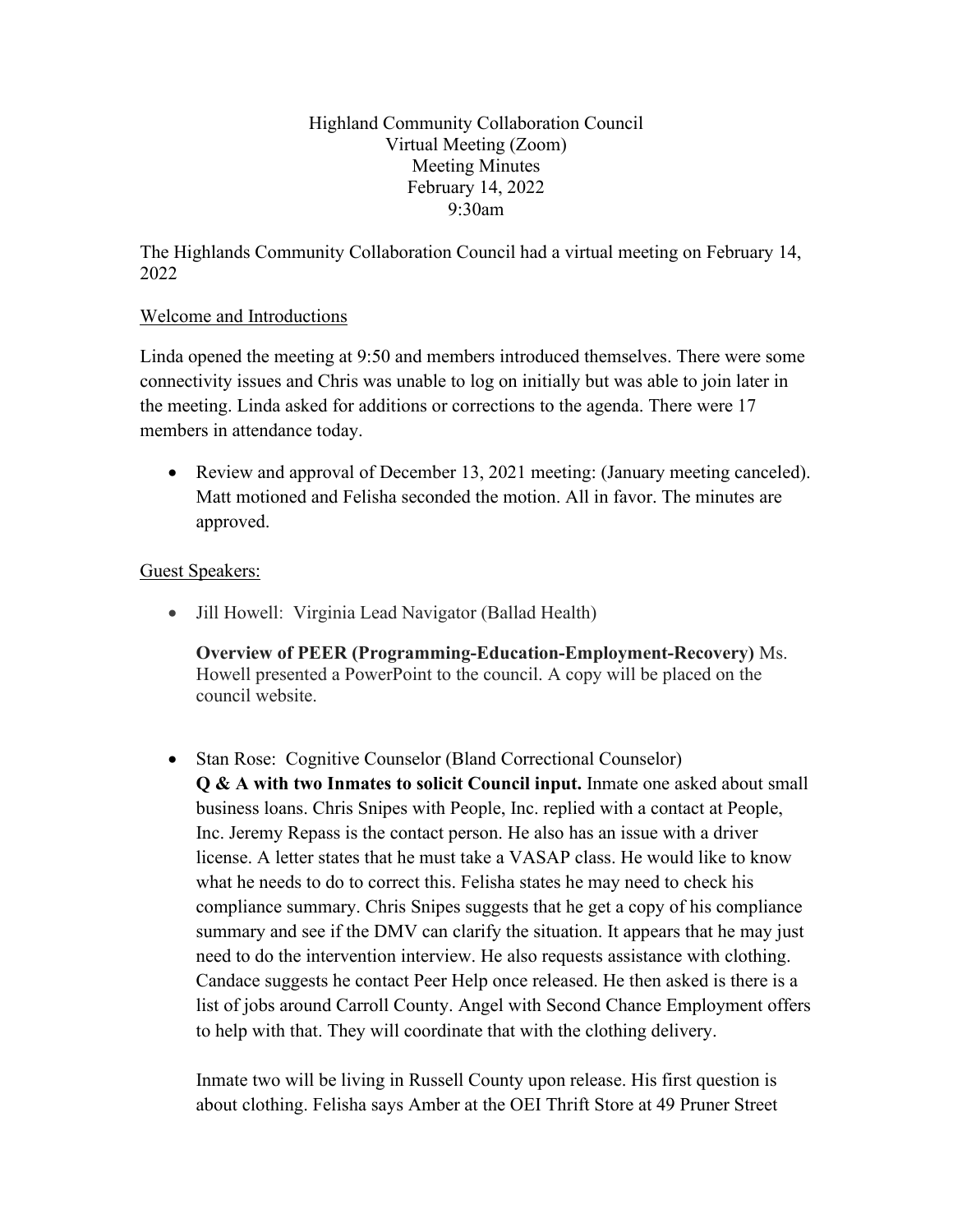(behind the DMV) will have a voucher for him at the Bargain Basement. He can get with Linda for anything the Thrift Store does not have to help him. He will be released on the 28<sup>th</sup>. He was able to meet his probation officer on the Zoom call. He will report to probation on March  $1<sup>st</sup>$  at 1:30. Chris Snipes provided information about the Virginia Cares program through People, Inc. They can help with getting his driver license reinstated. Linda says there are three food banks in Russell County. Hands and Feet can also help with a food card. Contact Linda for more details. Cindy provided the name and number of a food bank.

### New Business

• Update from Matt Sackwitz, Linda Austin, Felisha McNabb and Howard Chapman regarding 02/08/2022: Healthy Patrick County Coalition. **Provide an update/experience and outcome…** Howard set up an opportunity for the council to connect with the coalition. They discussed how our council was formed and the necessary documents that were prepared to become a non-profit. Patrick County lost their hospital in 2017. There are two PCP's serving 17,800 residents.

### March 14, 2022 Council Presentations:

• Presenters NEEDED. Linda offers to present about growing the council impact and effectiveness.

### Sub-Committee Reports

*Housing Committee/ Service Integration Committee/ Grants/Finance Committee* (Matt, Emma, Andy, Felisha, and Linda)

*Employment Committee:* (Jimmy with DARS, Mike with VEC) None

*Mentoring Committee/ Substance Abuse Committee:* (Ruth, Teresa, Chris, Chuck) None *Public Relations Committee:* (Manuel) None *Executive Committee:* (Chris, Richard, Felisha and Chris). None

### Re-entry Updates

None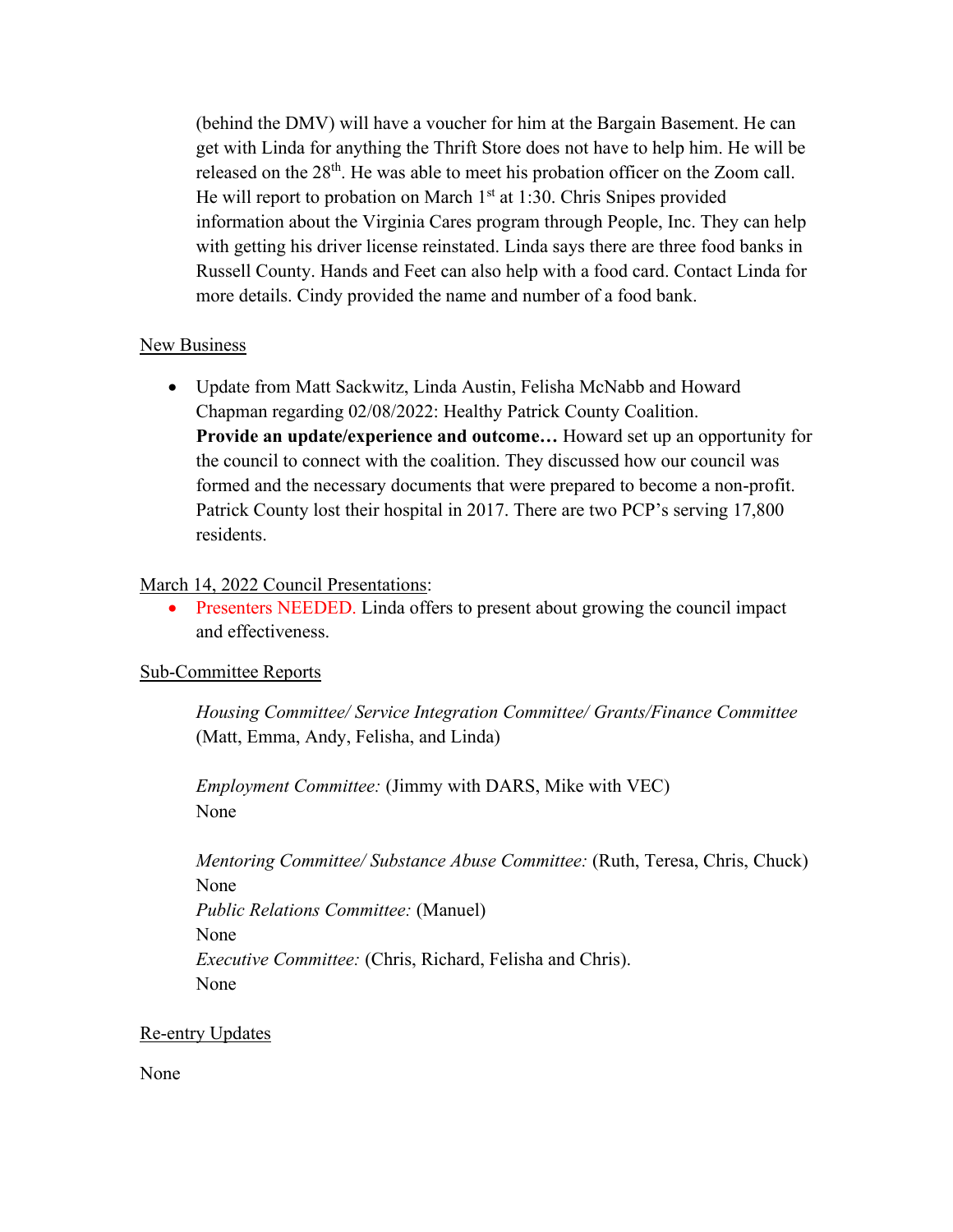# Local Coalition Updates

None

Questions/Concerns/Comments/Announcements:

Sexton's is still hiring. \$15 per hour in Smyth County.

Rick with BLR provided an update on their recent staff changes and introduced Tracy. They are still at the 40-bed capacity and are expecting a licensing visit. They have a waitlist.

Jennifer says Medicaid increased income limits and SNAP has also increased. She will send the updates to council members.

Chris Snipes reminded everyone that People, Inc. is now offering free tax preparation for anyone who makes less than \$58,000 per year.

Howard reminded the council of a grant opportunity that is due April  $19<sup>th</sup>$ . It is a \$1.5 million grant. Matt says if we are interested in doing this or if we want to help a participant apply, we will need to get started on this. Howard says there must be four organizations that come together to apply. Chris asks Felisha what her thoughts are. She will pull the RFP and take a look at it. She will then contact members.

Linda is looking into opening a facility for women in Washington County. They found a building and have identified funding streams. It would be Medicaid treatment and offer residential housing upon release.

# **Next meeting –***March 14th: 2rd Monday*

# **We meet the second Monday of each month.**

# [http://www.highlandsccc.org](http://www.highlandsccc.org/)

Please Like and visit us on Facebook at Highlands Community Collaboration Council

### **The meeting adjourned at 11:18am.**

If there is someone you would like for us to invite to a future meeting as either a guest or member, please let one of us know.

[christopher.shortt@vadoc.virginia.gov](mailto:christopher.shortt@vadoc.virginia.gov)

### **[manuelstreet14@gmail.com](mailto:manuelstreet14@gmail.com)**